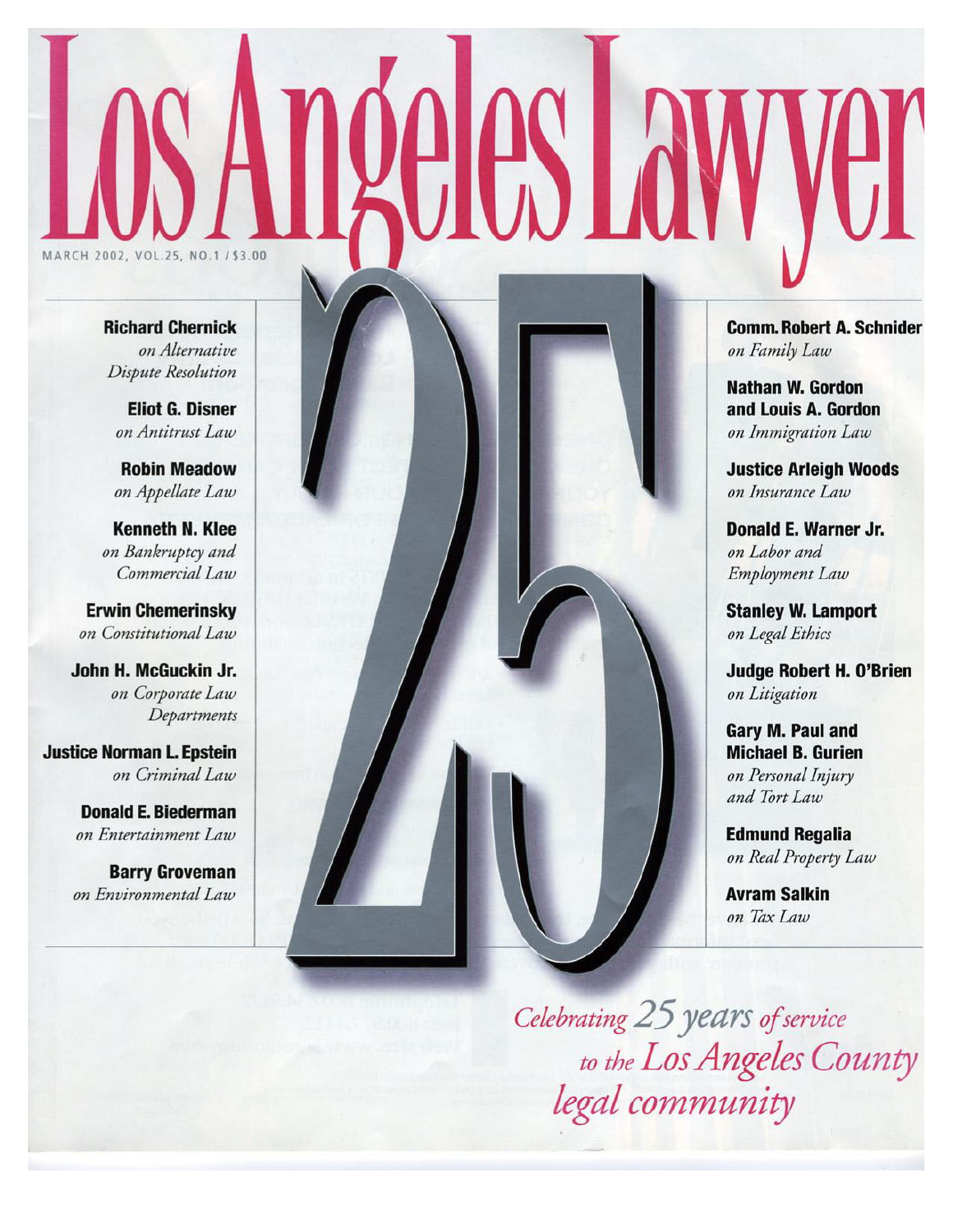#### By Barry Groveman



## Environmental Law The birth and growth of environmental law

t was not too long ago that we were oblivious to the consequences of our daily activities on the environment. How many of us, 25 years ago, were aware that simple day-to-day activities like dry cleaning our clothes or buyi t was not too long ago that we were oblivious to the consequences of our daily activities on the environment. How many of us, 25 years ago, were aware that simple day-to-day activities like dry cleaning our clothes or buying the newspaper may have a detrimental effect? Did we know or did we used, and discarded to make metal plating for our eyeglasses, jewelry, and pots and pans? Did we know where our trash was going? If we did know, did we think that we could bury our trash and waste into landfills indefinitely? Were we aware that environmental policy in our region of the world might have adverse consequences in another part of the world and vice versa? Who had ever heard of environmental law?

Today, environmental issues permeate our lives and the way we do business. Environmental lawyers have become well integrated into traditional areas of legal practice that, 25 years ago, functioned without consideration of the environment. Environmental professionals and scientists are engaged in scores of studies and research projects seeking solutions to our environmental problems. Politicians, government officials, and community activists now seize



**ONATHAN BARKAT** JONATHAN BARKAT

these environmental issues and formulate laws and regulations to address our concern for the environment. What can explain the increase in public awareness and advocacy, and the resulting legal, scientific, and regulatory interest? More important, where is environmental law and regulation headed in the next 25 years? Clues to the answers to these questions can be found by examining the past 25 years. In that time, the public's awareness of environmental issues has developed along a continuum marked by noteworthy events at the national and local level and increased activism on legislative, regulatory, and judicial fronts.

Few would disagree that a series of widely publicized environmental events and tragedies contributed significantly to public awareness and interest in the environment. In her ground-breaking book, *Silent Spring,* published in 1962, Rachael Carson alerted the public to the dangers of DDT and other pesticides. Carson's book is widely regarded as one of the early consciousness-raising pieces written on the environment, and the widespread support of her views must be considered one of the early turning points that inspired environmentalism. It led directly to the enactment of environmental legislation and the creation of independent governmental agencies to oversee the protection of the environment.<sup>1</sup>

During the 1970s, an outbreak of asbestos exposure cases also occupied the headlines. In one of the most important precedents of its kind, a Texas court of appeal affirmed a jury verdict that found the asbestos industry liable under both negligence and strict liability theories for failing to warn users of the known health hazards of asbestos.<sup>2</sup> The effects of the case were felt throughout the business community and many branches of government, and an entire industry was decimated because of environmental concerns. By 1973, Johns-Manville and Owens-Corning, both leading manufacturers of asbestos, stopped using asbestos in insulation sold in the United States. The U.S. Environmental Protection Agency subsequently banned asbestos insulation in 1975. Eventually, Johns-Manville and numerous other asbestos manufacturers were forced into bankruptcy as thousands of people filed lawsuits seeking damages for asbestos-related injuries.3

In 1978, the public also learned about one of the most notorious hazardous waste sites in America, the Love Canal in upstate New York. The Love Canal was originally built to transport water from the Niagara River. The Hooker Chemical Company bought the canal and, for years, used it as a disposal site for tons of toxic chemicals and hazardous wastes. The site was later sold to a school district in Niagara Falls for use as an elementary school. Ultimately, the New York Department of Health was notified of the buried waste drums and oozing chemicals and declared the Love

Barry Groveman is a partner at the Los Angeles office of Musick Peeler & Garrett LLP. Founding chair of the Association's Environmental Law Section, he has served as an adjunct professor of environmental law at Southwestern University School of Law and was formerly the chief environmental prosecutor for the County of Los Angeles and leader of the Toxic Waste Strike Force.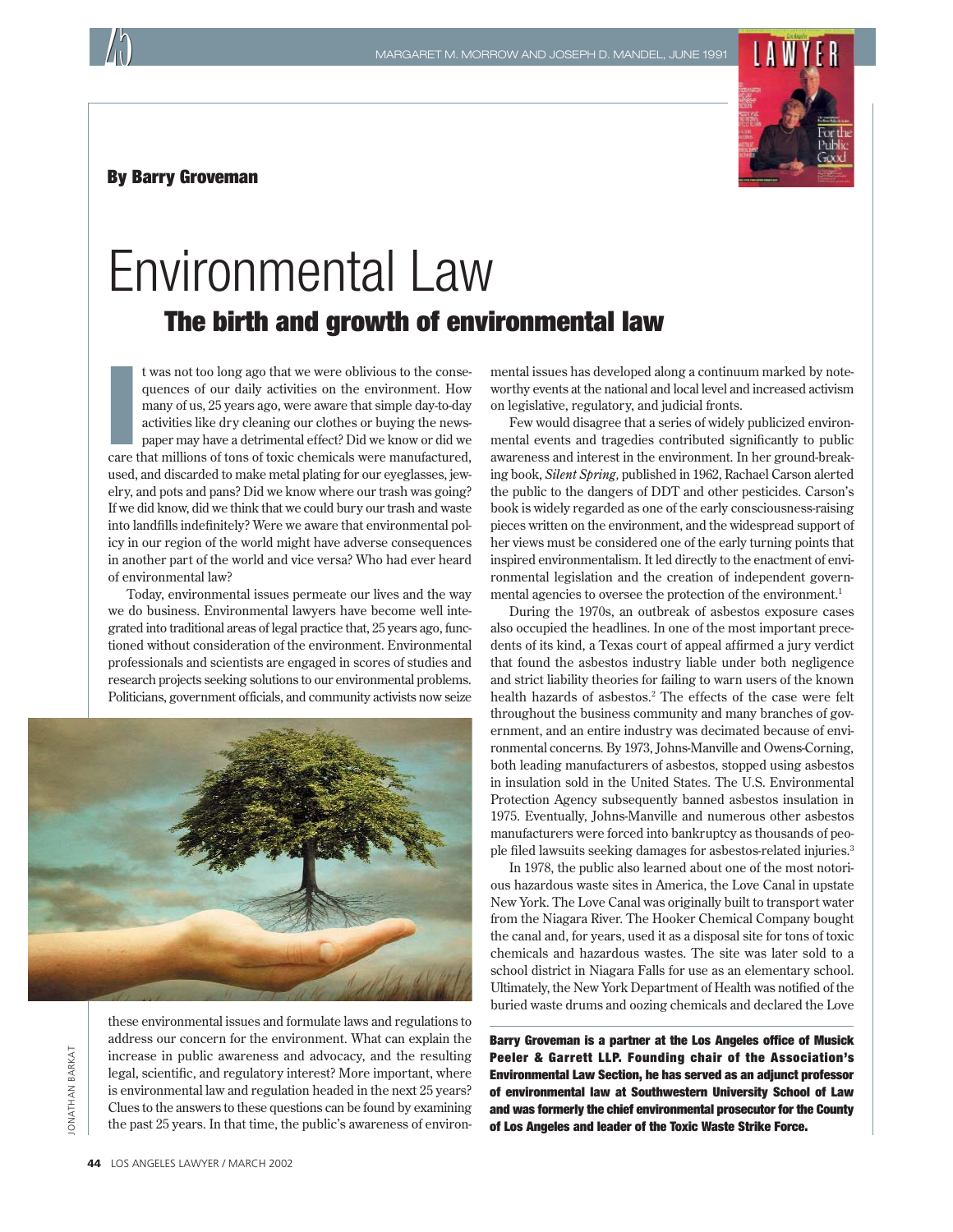# Call in the EXPERTS.

 $\frac{1}{2}$  surface

Bringing quality experts into the 21st Century.

ExpertInfo.com Technical & Medical Experts 3,000 DISTINGUISHED EXPERTS<br>IN MULTIPLE DISCIPLINES.

"Pro/Consul's ability to locate appropriate expert witnesses is unsurpassed."

# $1-(800)$  392-1119

- · Rigorous standards
- · Tailored service
- Prompt turnaround
- · Free initial consultations
- Free resume book
- Reasonable rates

## LOCAL OFFICE

Pro/Consul Inc. 1945 Palo Verde Avenue, Suite 200 Long Beach, CA 90815-3443 (562) 799-0116 • Fax (562) 799-8821 eexperts@msn.com • ExpertInfo.com



A.D.R. Division 1-877-ARBITER Retired Judges · Attorneys Medical Doctors . Technical Experts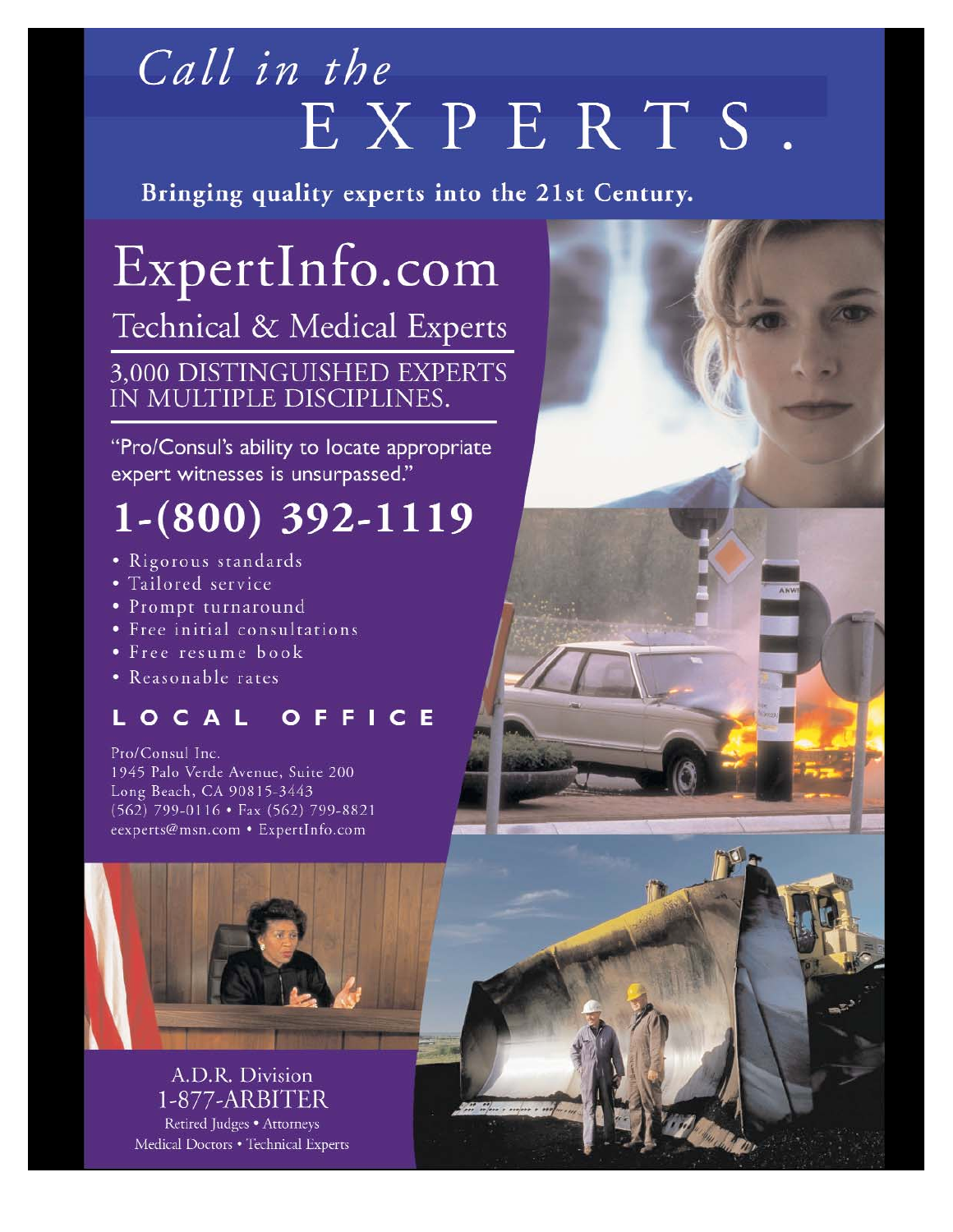Canal area a threat to human health. The elementary school was closed and residents were evacuated. The Love Canal incident significantly advanced the environmental movement by creating a new breed of community activists, exemplified by leaders such as Lois Gibbs, who refused to be silenced.4 The intense media scrutiny of Love Canal also drew the attention of influential politicians to environmental awareness, including the governor of New York and President Jimmy Carter.<sup>5</sup>

Another major environmental disaster occurred over a decade later in 1989, when the supertanker *Exxon Valdez* spilled millions of barrels of crude oil onto the pristine ecosystem in Prince William Sound, Alaska. Not only was it the worst oil spill in the history of the United States, causing irreparable harm to fisheries and hundreds of miles of coastline, it also was the focus of widespread international attention. People and governments were made to understand that, in our new global economy, such a disaster could have happened to any country and in any part of the world. Again, an angry and active public responded by prompting Congress<sup>6</sup> and coastal states such as California7 to pass complex oil spill prevention legislation.

There are other emerging environmental concerns of potential significance we do not yet fully understand. For example, scientists have recently discovered trace amounts of prescription drugs in our water supply. No new water is created on our planet; nature has been recycling the same water for billions of years. We drink the same water that the dinosaurs drank. After passing through our bodies and those of livestock, this resource has been tainted with chemicals including antibiotics, hormones, nicotine, and caffeine. Although only a few parts per billion or trillion of these drugs are found in our water, the health risks of prolonged consumption are only beginning to be studied.

Studies have linked genetic defects in fish and alligators to the presence of minute amounts of synthetic female hormones in our water. In one study, a Canadian scientist exposed aquarium fish for 100 days to synthetic female hormone ethinylestradiol at levels as low as one part per trillion. The male fish had complete sex reversal.8 It appears that natural processes and low-tech sewage treatment do not completely remove the drugs that humans and animals excrete. Therefore, it is possible that we can be consuming these drugs for centuries to come and that a new generation of environmental lawyers will tackle this issue in the future.

Los Angeles County has had its share of notable environmental issues. Among the more gruesome events in the early 1980s was the discovery of illegal transportation and disposal of human body parts and surgical remains. The incident most widely covered by the news media involved a truck that was dripping human blood onto the freeway. It was later confirmed that the truck was illegally hauling hospital waste for disposal at an unauthorized location. Subsequent related investigations revealed that hospitals and doctors were not properly following regulations that required the incineration of infectious human waste. The public's response to these discoveries was outrage. Remedial action was immediately taken to curb these oversights. Several major hospitals in the Los Angeles area were prosecuted and forced to discontinue illegal practices.

In the late 1990s, the public also learned of the Belmont Learning Center controversy. The Los Angeles Unified School District approved the construction of Belmont to relieve chronic school overcrowding in mostly poor and disadvantaged minority neighborhoods of Los Angeles. Belmont was to be the most expensive and largest high school in the country. The chosen site was an abandoned oil field that leaked gases, including methane and hydrogen sulfide.

After much public debate and concern voiced by city officials, parents, and teachers, the Board of Education stopped the project in 1999. Over \$100 million dollars was spent on the project, and it may require significant additional public funds to complete construction. In the aftermath of Belmont and other similar cases, the state legislature enacted some of the toughest laws to date regulating the location and construction of schools.9 The California Education Code now obliges school districts to place site evaluations for new schools under the oversight of the Department of Toxic Substance Control. These environmental standards are intended to ensure that school districts make wise decisions when building schools and to protect young school children against exposure to environmental conditions that, not long ago, were commonly not considered or evaluated.

#### Regulatory Agencies

The rise in public awareness of environmental issues has stimulated the growth of regulatory agencies. Twenty-five years ago, many of today's environmental regulatory agencies either did not exist or were without adequate resources. For example, the Department of Toxic Substance Control had fewer than a dozen employees to enforce its regulations statewide. Its lack of resources during the 1980s made it difficult to keep pace with a barrage of new legislation aimed at managing newly emerging hazardous waste sites. The Department of Toxic Substance Control, like other environmental oversight agencies in California at the time, also lacked specialists and experts who could focus on specific areas of concern such as the disposal, storage, and transportation of hazardous wastes. The Department of Toxic Substance Control was further hampered by an inability to enforce these regulations.10

Without the necessary resources or expertise to pursue complex environmental litigation, enforcement of environmental regulations was uncommon. For example, the first criminal cases under the state hazardous waste control law were not filed until 1979, when the Los Angeles city attorney began a crackdown on violations within the city of Los Angeles. In the first case, *People* v. *Hope Plastics,*<sup>11</sup> an owner of a small plastics company in North Hollywood was caught by police burying solvents along a railroad right-of-way in the middle of a North Hollywood community. The owner was charged with violating Health and Safety Code Section 25189 (knowing disposal of hazardous waste at an unauthorized location). The owner pled guilty and was fined \$10,000, the largest fine of its kind at that time. Hope Plastics received so much news coverage that officials of the company received threats from residents in the community.

In the decade that followed, the Los Angeles city attorney and the Los Angeles County district attorney developed specialized divisions to prosecute violators of the Hazardous Waste Control Act. The Los Angeles Toxic Waste Strike Force was formed in the early 1980s and contributed significantly to cracking down on violators.12 Many of these cases led to jail sentences for top executives who were found to have violated environmental laws. The first executive to receive a jail sentence for an environmental crime in California was the president of a local Culligan Water franchise in Hollywood.13 The progress made in these cases led to many more successful prosecutions.14

Other regulatory agencies that experienced major growth in the 1980s and 1990s include the Air Pollution Control Districts and the Regional Water Quality Control Boards. Like the Department of Toxic Substance Control, these agencies previously had limited resources, lacked focus, and generally did not pursue complex enforcement strategies. These agencies were not effective in enforcing environmental laws and served more like ombudsmen mediating between interest groups and stakeholders.

In the 1990s the effectiveness of these agencies dramatically increased. They began to form cooperative agreements to coordinate a response to emergency incidents and enforcement needs, including the management of hazardous wastes, air emissions, and contaminated water. Legislation also permit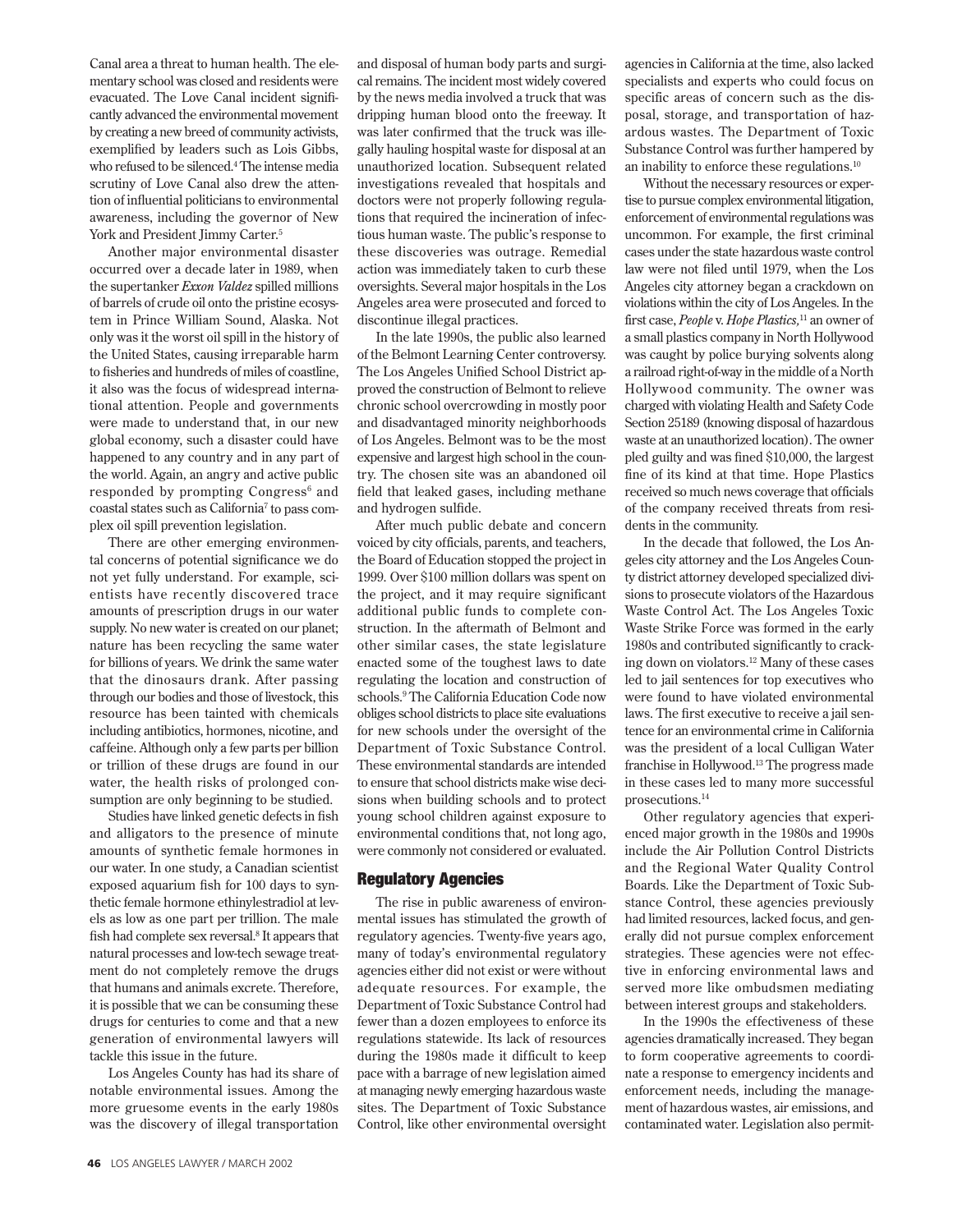ted local fire departments to become engaged in the regulation of underground storage tanks. Hazardous materials units at fire and police departments were also established to deal with emergency responses on highways, streets, and in industrial buildings.

Today the Department of Toxic Substance Control, the Air Quality Management Districts, Regional Water Quality Control Boards, and other environmental agencies such as the State Department of Fish and Game are considerably more powerful than in the recent past. In addition to a more focused and effective enforcement of regulations, staffs of all of the agencies have grown significantly. For example, the Department of Toxic Substance Control, which had less than 15 employees 25 years ago, currently has over 1,000 employees in nine offices across the state. Today, many district attorneys have environmental crimes divisions staffed with several deputy district attorneys and investigators who concentrate on enforcing environmental laws.15

Increasing judicial and legislative awareness of environmental concerns also mirrored the increase in awareness by the public. One of the defining environmental law cases of the past 25 years is *United States* v. *Reserve Mining*. <sup>16</sup> In that case, the Eighth Circuit Court of Appeal stayed an injunction to close down a mining facility issued by the district court after it determined that continued operations would threaten the health of thousands of people. The appellate court held that equity requires "balancing the health and environmental demands of society at large against the economic well-being of those parties and local communities immediately affected." The court then balanced the economic impact of displacing 3,000 employees and their families against protection of the public against unknown, but likely, health hazards and found that a less drastic remedy was appropriate. The court also noted that "there are neither heroes nor villains among the present participants in this lawsuit" and encouraged parties to reach a settlement.

An important U.S. Supreme Court ruling has been used very effectively to charge corporate entities with environmental violations. *United States* v. *Park*<sup>17</sup> defined the doctrine of corporate officer criminal liability. In that case, the president of a national food chain company had been convicted, along with the corporation, of violating the Federal Food, Drug, and Cosmetic Act. The Supreme Court affirmed the conviction, holding that an officer of a corporation can personally be held responsible for violations committed by the company. Going even further, the Court held that a responsible corporate official could be held criminally liable for an omission or failure to act to remedy a violation. The Court concluded that federal law imposed the "highest standard of foresight and vigilance" upon corporate officers in preventing violations.

These and other court decisions and the enactment of key legislation, driven by public awareness and the political process, also has contributed to the expansion of the practice of environmental law. For example, the National Environmental Policy Act was passed by Congress in 1969 and became law in January 1970.18 NEPA requires the federal government to consider all significant impacts that an agency action will have on the environment and to inform the public of those impacts. Following the federal government's steps, California developed its own version of NEPA when it passed the California Environmental Quality Act in 1970.19 Similar to its federal counterpart, CEQA was designed to require public agencies to document, evaluate, and consider the impact of their decisions on the environment. CEQA is now one of the most far-reaching laws in California and has become one of the primary statutes affecting land development and construction projects throughout California.

Federal and state environmental laws have continued, including the Comprehensive Environmental Response, Compensation and Liability Act (CERCLA),<sup>20</sup> the Reserve Conservation and Recovery Act (RCRA),<sup>21</sup> the

Clean Air Act, the Clean Water Act, the Toxic Substance Control Act, the Emergency Planning and Community Right-to-Know Act, and California Proposition 65. These laws, often controversial at first, are now an integral part of the way we live and do business.

Environmental law issues today, probably more so than any other substantive areas of law, arise conceptually and in practice throughout almost every field of the law. Environmental practitioners routinely work side by side with experts in real estate, wills, trusts and estates, corporate law, securities law, patent law, contracts law, education law, and international law.

In the new millennium, we observe continuing public awareness of our environment. Even Hollywood is displaying environmental colors, with *Erin Brockovich* grossing over \$125 million and making hexavalent chromium part of the public vocabulary. This awareness, along with legislation and regulatory response that has taken place over the last 25 years, will likely support a steady growth of environmental law for years to come.

We are still dry cleaning clothes and buying newspapers. We are still using toxic chemicals to make our eyeglasses, jewelry, and pots and pans. Our appetite for landfills has not ceased. Our domestic environmental policy probably has even a greater impact today